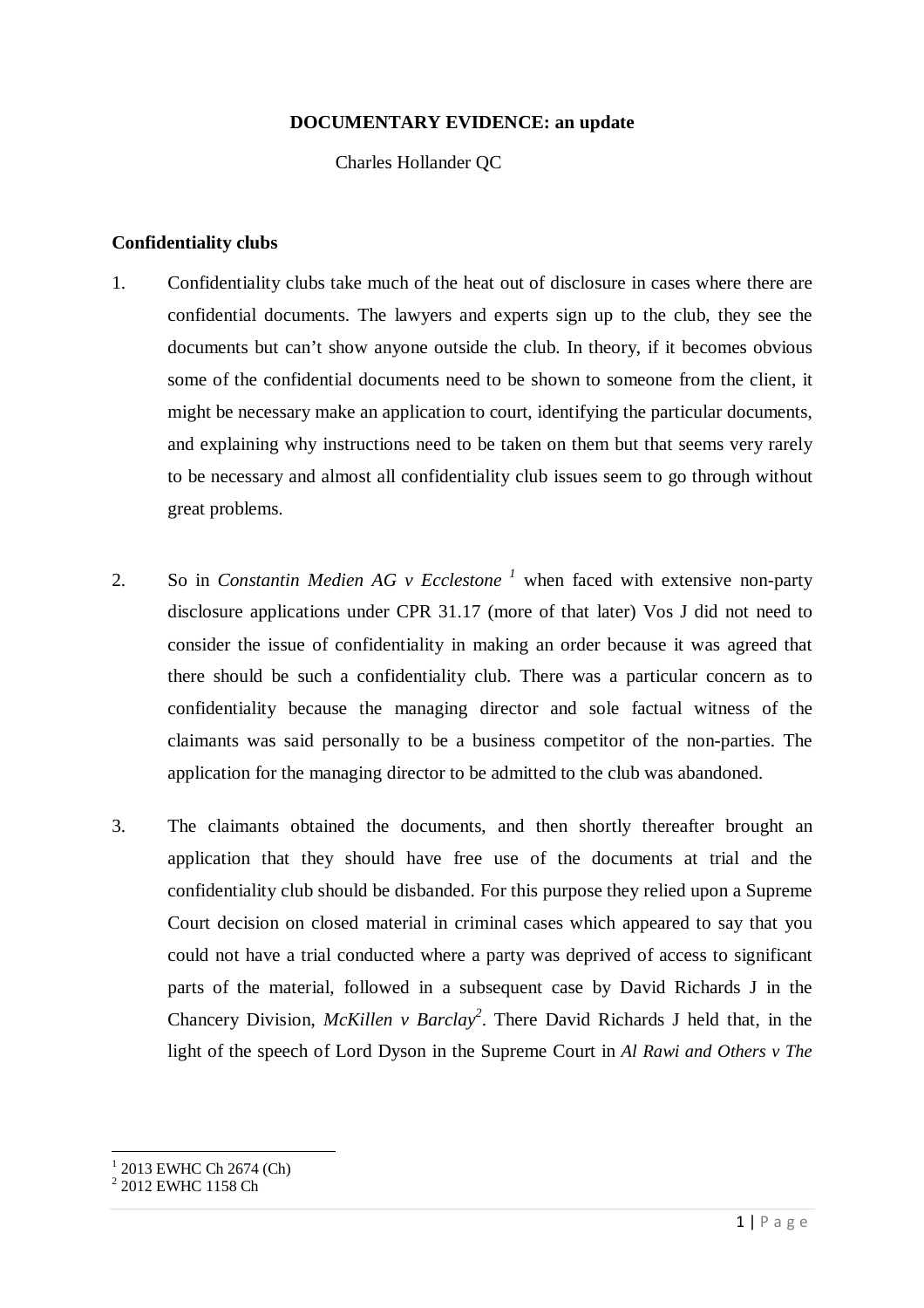Security Service and Others<sup>3</sup> there was no power to conduct a trial on the basis that one party was not given access to the evidence against him.

# 4. David Richards J said<sup>4</sup>

47…*One of the particular features to which Lord Dyson drew attention in his judgment was that the special advocate was in the difficult, if not impossible, position that he was unable to take instructions from his client in relation to the closed material which formed part of the case against his client.* 

*48. That, it may be observed, would be precisely the effect of the regime which Mr. McKillen was proposing in this case. The lawyers for the defendants would have access to the evidence, but they would be unable to discuss it with their clients and would be unable to take instructions from their clients on it. The only feature of the special advocate regime proposed in Al Rawi which is not present here is that the special advocates in question were separate from the lawyers regularly acting in the case for Mr. Al Rawi. But in my judgment the essential feature was the inability of Mr. Al Rawi to know the evidence against him or to give instructions to his lawyers.* 

*49. If such a departure from the principles of natural justice is not permitted in a case where there are good grounds for considering that serious issues of national security arise, it can hardly be supposed that it would be available in a case concerning the financial circumstances of a party.* 

*50. In the light of the decision and discussion in Al Rawi, it is my view that at common law the court has no jurisdiction to deny a party access to the evidence at trial. But if the jurisdiction does exist, it is in my judgment so exceptional as to be of largely theoretical interest only.* 

- 5. This is radical stuff. So what was asserted in *Constantin* was that once the matter reached trial all bets were off, as it were, and the court could not impose confidentiality club restrictions. Sadly the application was resolved before a court hearing. But it is worth making a few comments about this.
- 6. There are always difficulties in depriving a party of his right to see evidence which is part of the case against him (or for him). So in the HL decision on the forerunner of 31.16 (the corresponding provision on pre-action disclosure and in the days when it only applied to cases of personal injuries of death) the HL held in *McIvor v Southern Health and Social Services Board<sup>5</sup>* that it was impermissible to make an order for pre-action disclosure of hospital records to lawyers and experts without letting the prospective plaintiff see them too. And that was before open justice was seen as important.

<sup>3</sup> [2011] 3 WLR 388.

 $4$  [47]-[50]

<sup>5</sup> 1978 2 All ER 625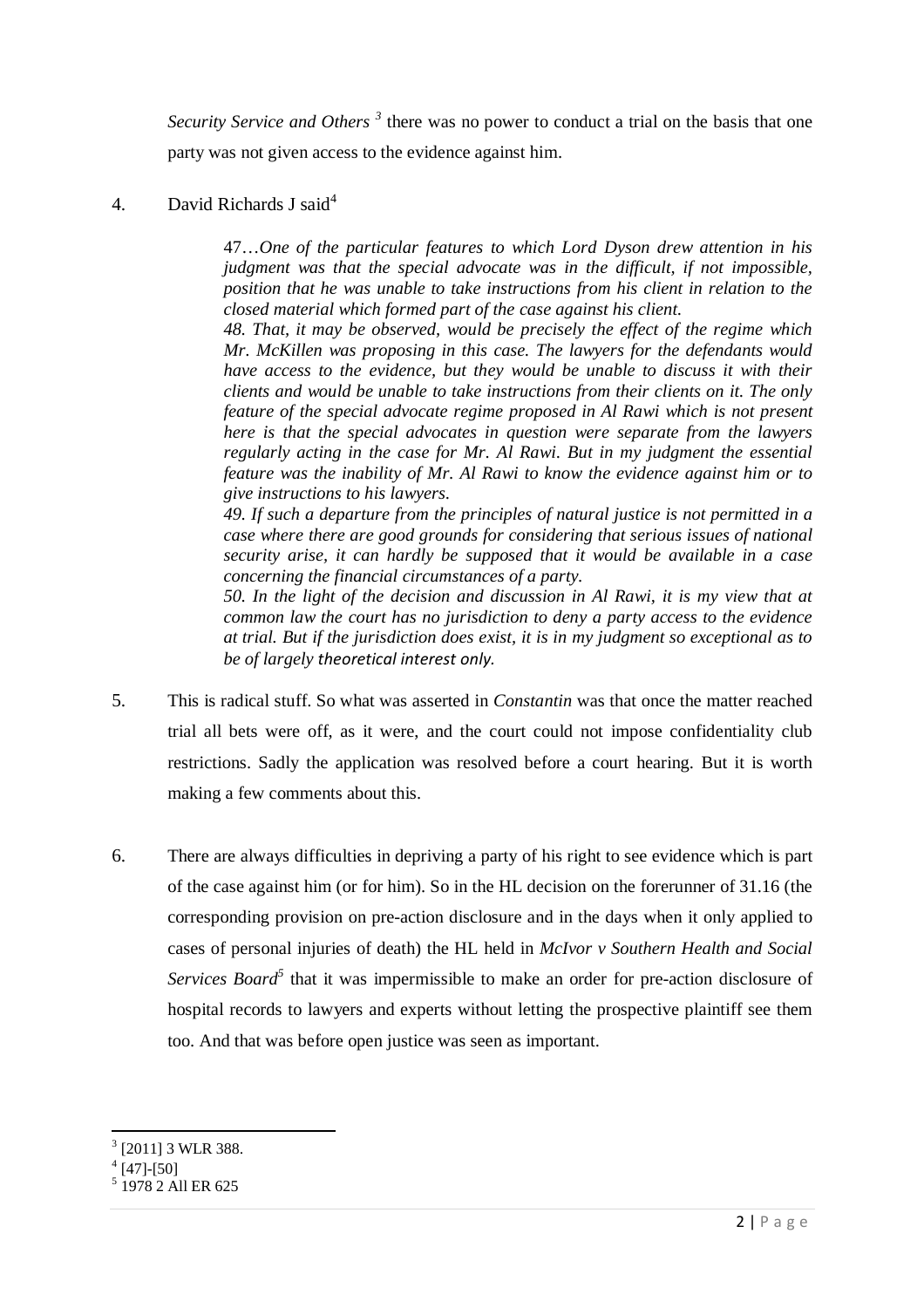- 7. But that shouldn't mean that some evidence can't be withheld from some people. It is harder as between the parties than in relation to non-party disclosure, it is harder when the party is an individual rather than a company (where some people but not others can be given access) and it may be wrong, as argued in M*cKillen,* to withhold large parts of the evidence at trial or have a largely closed trial, but surely it is a question of degree? It must surely be possible to withhold parts of the evidence even from an individual claimant?
- 8. There is a long tradition of the courts dealing with third party confidentiality issues. Thus in relation to non-parties, or when non-party confidentiality is in issue, the court will be anxious to ascertain whether the relevant information could be obtained by other means which did not involve third party confidentiality problems, such as by sealing up parts, otherwise redacting sensitive information or restricting disclosure; see for example *Science Research Council v Nasse<sup>6</sup> , Wallace Smith Trust v Deloitte Haskins Sells. <sup>7</sup>*
- 9. The *Al Rawi* issue was considered in a different context by the Competition Appeal Tribunal in *BMI Healthcare Ltd v Competition Commission<sup>8</sup> .* It seems obvious that proceedings before the Competition Appeal Tribunal cannot involve free access to materials as between business competitors who are parties to a reference<sup>9</sup> yet if David Richards J was correct in what is said to be his interpretation of A*l Rawi* it is hard to see that there could be a basis for a distinction being drawn. At paras 45 the CAT concluded that:

*"We are very confident that the Supreme Court did not have in mind market investigation references in the Commission in either Al Rawi or Bank Mellat, and certainly these were not considered by the Supreme Court. Before us, none of the parties suggested that these decisions did anything more than highlight the fact that closed material procedures – and we use that term widely to embrace both confidentiality rings and data rooms – have to be justified by the circumstances, and should be as narrowly used as is possible in those circumstances. But, what those circumstances are is of enormous significance.* "

 $\overline{a}$ 6 1980 AC 1028

<sup>7</sup> *1977 1WLR 257*.

<sup>8</sup> 2013 CAT 24, 2 October 2013

<sup>&</sup>lt;sup>9</sup> Indeed, substantial references are regularly conducted with confidentiality clubs maintained throughout the hearing, as was (for example) the case in the recent Pay TV reference.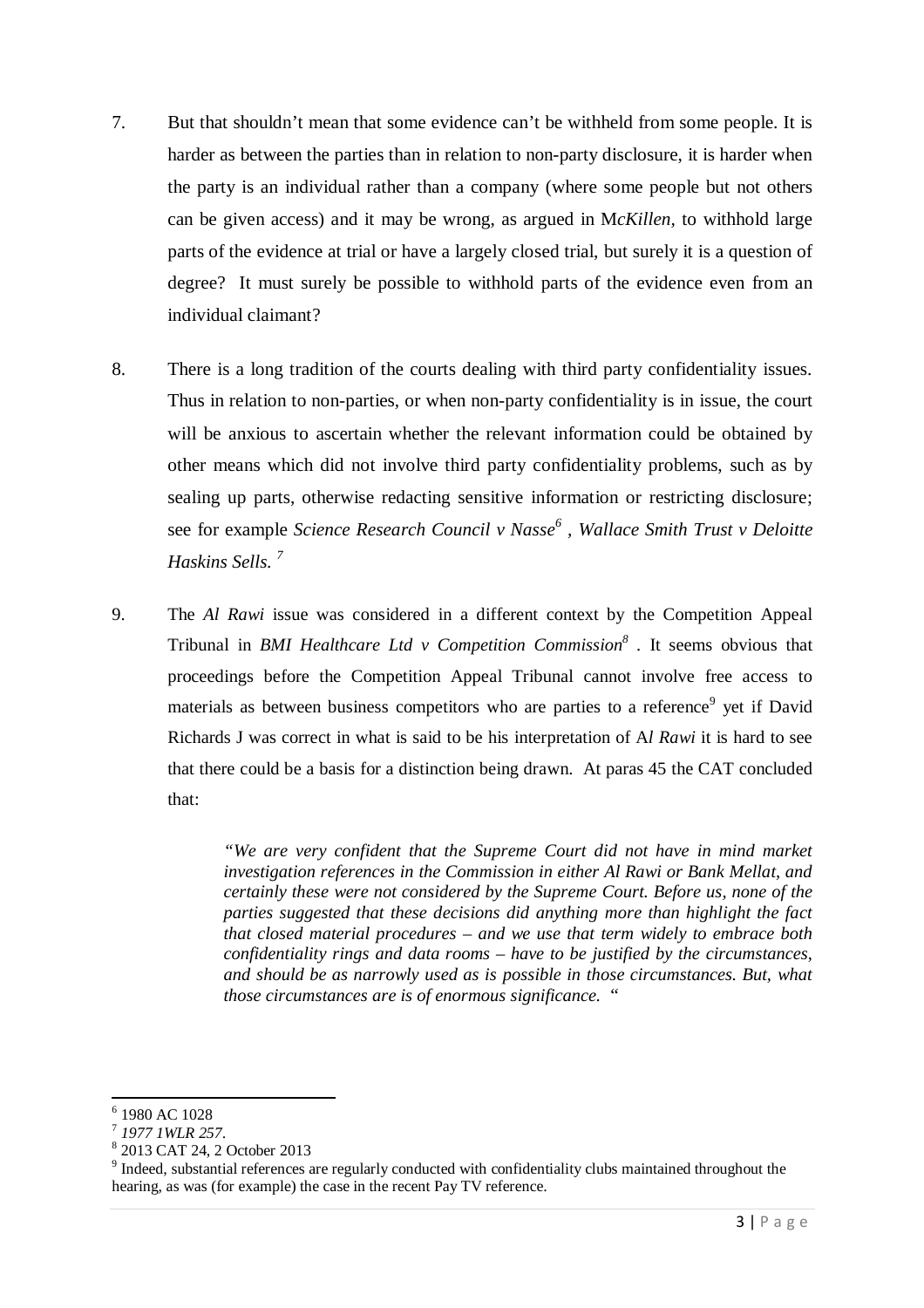#### **Back to Constantin**

- 10. *Constantin* is an important decision on non-party disclosure, The law has been long confused by the Court of Appeal decision in *Three Rivers* (No  $4$ )<sup>10</sup> which on the one hand said that if an application was made for a class of documents under CPR 31.17, the evidence had to satisfy the court that each document in the class was "likely" (meaning "may well" and encompassing a less than 50% chance) to fall within standard disclosure, but on the other hand made an order for disclosure of a vast number of documents, suggesting that a document might fall within standard disclosure for this purpose if it was relevant in putting other documents in context.
- 11. Vos J in *Constantin* did not delve into that particular area. But he did consider the extent to which the order made against a non-party could require a non-party to carry out an exercise of judgment. It had been argued that an order which required the nonparty to carry out an exercise of judgment would be bad, because, not being familiar with the issues, a non-party must be able on looking at any particular document to identify clearly whether the document did or did not fall within the order. He said $11$

66. *Much has been said in the authorities to which I have referred about the question of the "exercise of judgment". In my judgment, however, the "exercise of judgment" is not really the central issue. A party receiving an order against him will always have to exercise some judgment in carrying it out. For example, a person ordered to disclose bank statements relating to all accounts in his name and in his possession would have to decide whether the terms of that order included trust accounts held by him as trustee and perhaps trust accounts held by him as a joint trustee. Even more difficult questions may arise in respect of which he may have to exercise judgment. If such a person is in doubt as to what was intended to be covered, he can obviously apply to the court for further and better directions.* 

*67. When a non-party is required to make disclosure, it must be told by the order what documents he has to disclose. That instruction must be made without any reference to the issues in the case. A non-party should not be expected or required to understand the case that is in issue between other parties. A non-party should not be required to familiarise himself with the issues in litigation to which he is not a party "* 

*68….Chadwick LJ was also obviously right at paragraph 36 in Three Rivers to say that the threshold condition cannot be circumvented by an order putting on the non-party the burden of identifying which documents in a composite class met the condition itself. Also, of course, the court must be satisfied that the threshold* 

 $\overline{a}$ <sup>10</sup> 2003 1WLR 210 CA  $11 \overline{661}$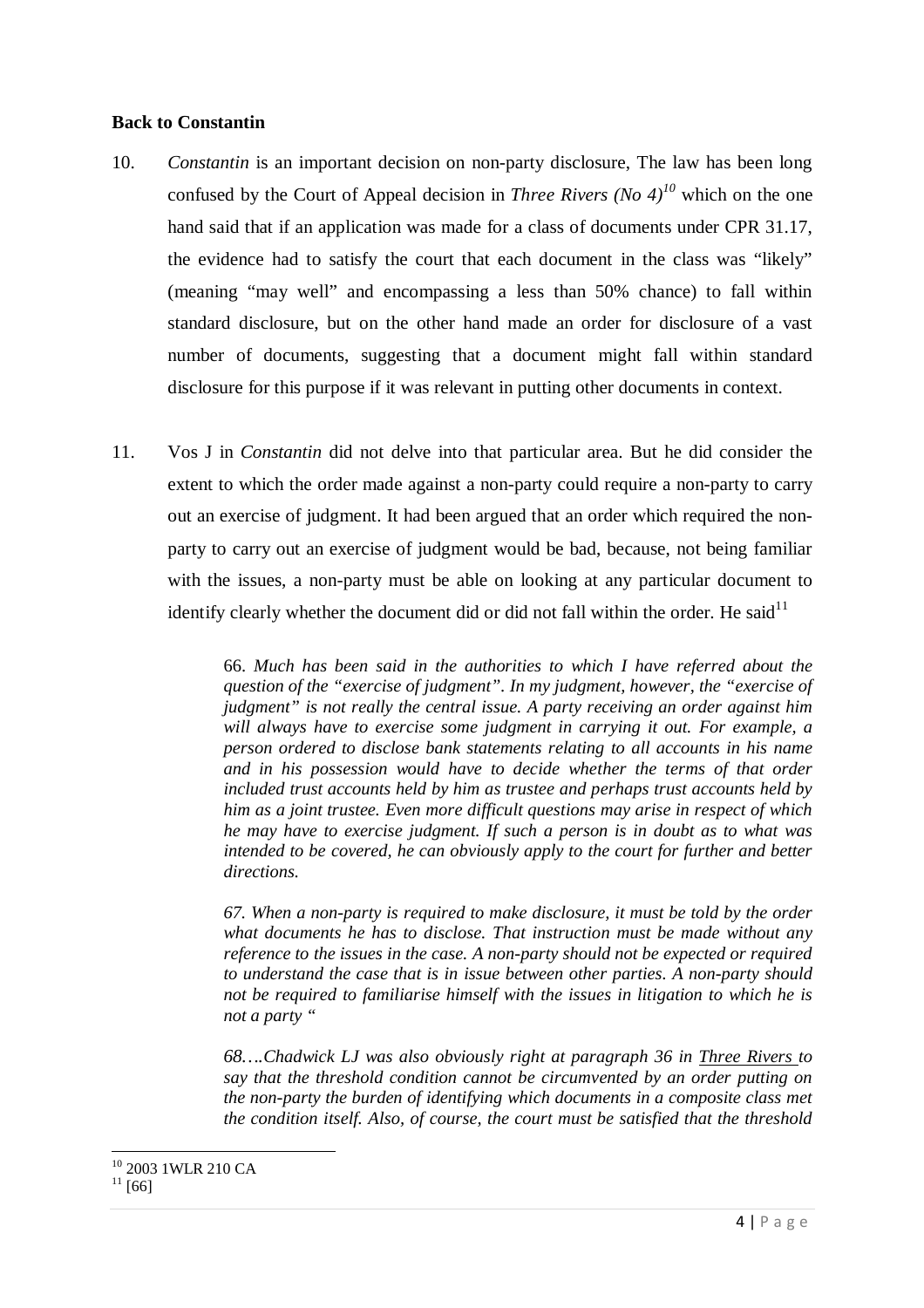*test is satisfied: namely that each document in the relevant class of documents may well advance the applicant's case or damage the case of another party to the litigation.* 

*69. In the circumstances, it seems to me that this is a bit of a non-issue. It must be clear from the order what the non-party must produce. The order must be framed without regard to the issues in the case, or to the relevance of the documents in the non-party's possession to those issues. "* 

## **Electronic disclosure**

- 12. Most disclosure is now electronic disclosure. This has not directly affected the rules in relation to disclosure obligations because electronic documents are "documents" as much as are paper documents. But it presents new challenges and opportunities. In 2003 it was estimated that if the data from just one desktop computer were to be printed out, the scale of the mountain of paper would be the height of Snowdon. Computers have generally increased in capacity since then. Perhaps we are already beyond Everest. 95% of disclosure in business cases is electronic disclosure. It means that old-fashioned searches are simply impractical.
- 13. Lord Woolf's "Access to Justice" report which led to the CPR was too early for electronic disclosure. The CPR have always lagged behind on electronic disclosure. The new CPR 31.5 requires information to be provided prior to the first CMC with a Statement of truth about electronic documents and costings of giving disclosure designed to assist the court in making sensible electronic disclosure orders.
- 14. The 2004 Cresswell Report was the first review of electronic disclosure. Subsequently Senior Master Whitaker chaired a sub-committee of the Rule Committee with the remit of producing a new e-disclosure Practice Direction and edisclosure questionnaire. The Electronic Disclosure Questionnaire arose out of this review. Practices in the US are much more advanced in relation to e-disclosure. The new Practice Direction 31B and the e-disclosure questionnaire take account of developments in the US and other jurisdictions.
- 15. Question 14 of the electronic documents questionnaire is as follows:

"Have you given an instruction to preserve Electronic Documents, and if so, when?"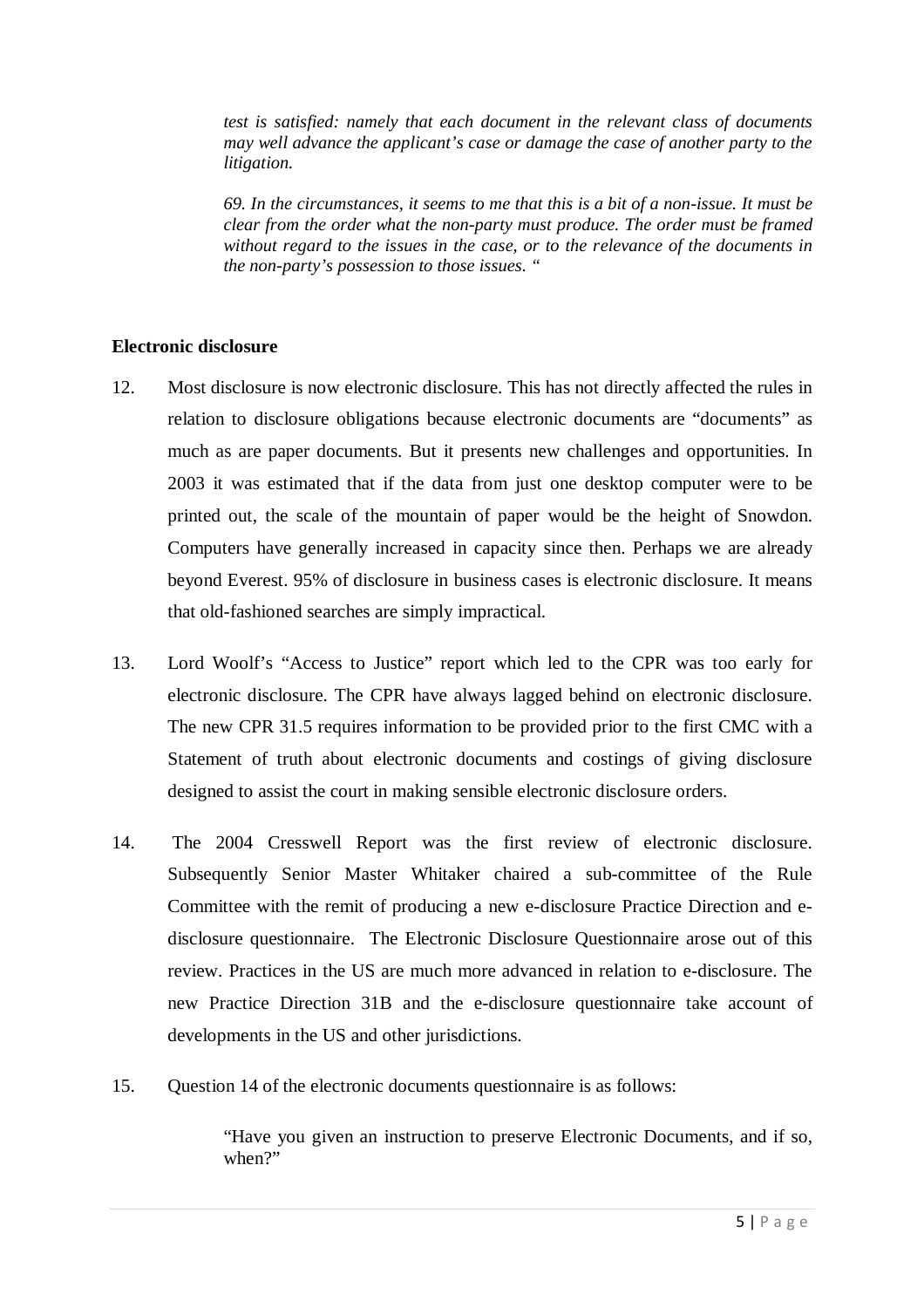- 16. The draftsman seems to have failed to appreciate that the instruction will be privileged, and great caution should be exercised before answering this question other than with "this information is privileged." It is suggested that this question should neither be asked nor answered. An answer to this question may give the client problems if subsequently it transpires that documents were not retained after the advice was given.
- 17. The usual means of searching is to identify a number of custodians (persons whose computers are searched) and a number of search terms (words or names searched for on those computers) and a matching population of documents identified. The population of documents is then searched manually for relevance. It is obvious that the custodians and search terms need to be chosen with great care. If they are too narrow, then the searches will miss important documents, which will never be identified. If they are too wide, then the population of documents identified will be enormous, making the disclosure exercise overlarge and over expensive.
- 18. Agreement of custodians and search terms has given rise to real practical difficulties. Take the following example. The claimant writes to the defendant and proposes to search the computers of 12 custodians with 18 search terms. The defendant wants additional searches and proposes a total of 24 custodians and 33 search terms. The parties come to the case management conference having compromised on 18 custodians and 26 search terms. The judge makes an order to that effect. It then transpires that this involves a population of 1.5 million documents. The claimant seeks a quotation from a document management company for this exercise and is told that it will cost £750,000, a sum out of proportion to the dispute. The claimant then asks the defendant to be permitted to reduce the exercise in the circumstances. The defendant has little incentive to alleviate the disclosure burden on the claimant. On the contrary, an onerous obligation of this nature on the claimant might be just the thing to encourage a settlement. And after all, the court has already made an order that these searches were appropriate. In cases where these problems arose, the cost of the disclosure exercise proves entirely disproportionate to the importance of disclosure and the sums involved. The moral is to obtain proper costings for the proposed disclosure exercise prior to making any firm proposal to the other party, and certainly well in advance of the case management conference.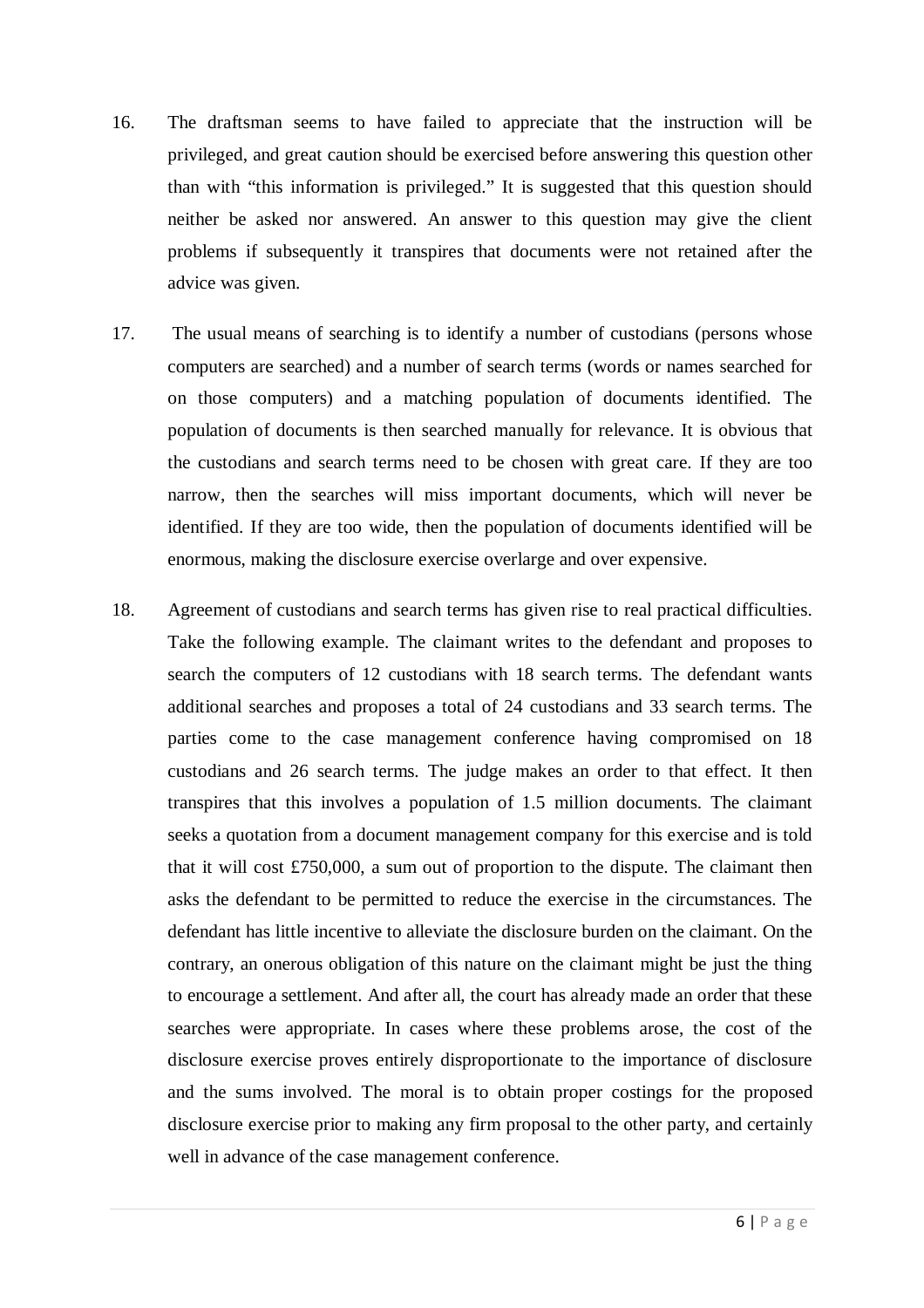- 19. It is not uncommon for employees to be suspected of stealing company information by copying it onto memory sticks. Thus key evidence may only reside on a memory stick: evidence of the use of a memory stick may in turn be very important in establishing a user's activity and identifying the location of potentially key evidence. Portable media players such as iPods have significant amounts of storage space that can hold data files as well as music and videos. It is usually easy for anyone to transfer material between these devices and individual computers. These devices are sometimes used as a means of storing and moving files, whether for practical reasons or as a covert method of taking data from an organization. Some also use the devices with microphones to record statements or conversations. Similarly, digital cameras are capable of storing large volumes of data in a small amount of space. Sophisticated PDAs (portable digital assistant) such as BlackBerries may combine many of the features referred to above.
- 20. Those familiar with computers will wish to consider in an appropriate case other modern forms of information. We have yet to see an application for passwords to enable access to a Facebook entry or information on IPods, Twitter or similar carriers, but it will not be long<sup>12.</sup> There have been a number of such applications in the  $US^{13}$ . If people treat emails as correspondence, they are likely to be even more careless in their use of social media.
- 21. At present, the population of documents identified is normally searched for relevance by solicitors or paralegals. In the US electronic searching is beginning to be introduced (predictive coding). Tests have shown that it is more reliable than review by humans. No doubt this will be with us soon.

l <sup>12</sup> In Hays Specialist Recruitment Ltd & ors -v- Ions & ors [2008] EWHC 746 (Ch), a pre-action disclosure application was to obtain the contacts and messages from the Defendant's LinkedIn account (the equivalent of Facebook for professional networking), in respect of a potential misuse of confidential information claim. Applause Store Productions Limited & Firsht -v- Grant Raphael [2008] EWHC 1781 (QB), refers to an earlier Norwich Pharmacal application against Facebook Inc (apparently unreported) in order to obtain details of who had set up a Facebook page which was the subject of a dispute. In Australia an order was made for service of a default judgment on Facebook: MKM Capital v Corbo & Poyser 2008 (Sup Ct (ACT) unreported), discussed at 2009 CJQ 297.

<sup>&</sup>lt;sup>13</sup> EEOC v. Simply Storage Mgmt., LLC, No. 1:09-cv-1223-WTL-DML (S.D. Ind. May 11, 2010), where the Court ordered production of content and pages from MySpace and Facebook, Crispin v. Audigier (C.D. Cal.) (May 26, 2010), concerned another discovery application (this time unsuccessful) for content from MySpace and Facebook, Romano v. Steelcase Inc., 2010 WL 3703242 (N.Y. Sup. Ct. Sept. 21, 2010), where the Court allowed discovery of all of the Plaintiff's Facebook and MySpace pages and messages, including deleted ones, Barnes v. CUS Nashville, LLC No. 3:09-cv-00764, 2010 WL 2265668, \*1 (M.D. Tenn. June 3, 2010), where the Judge became an online "friend" with a party in order to access/authenticate content on Facebook.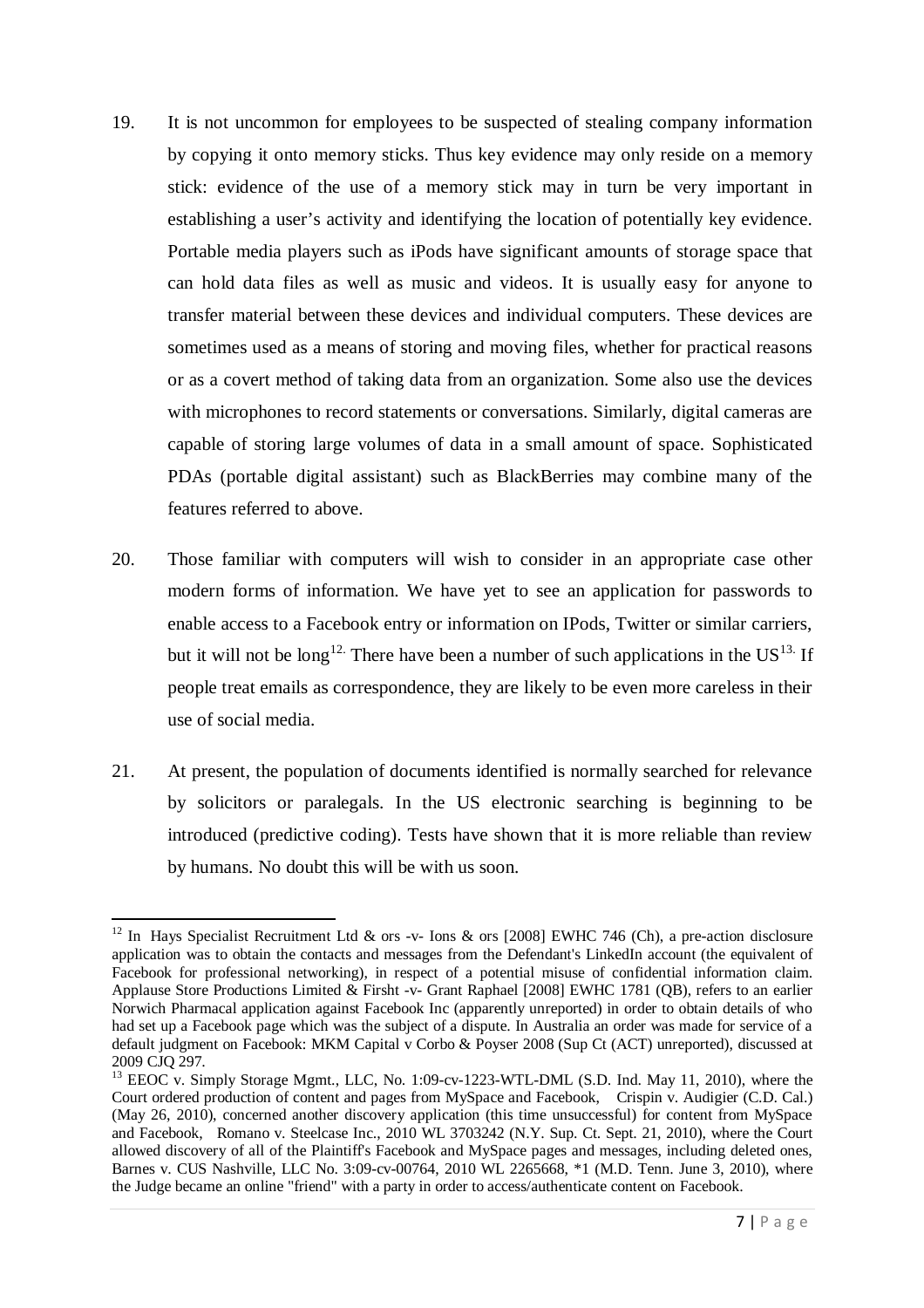#### **Accountants and new business structures**

- 10. The traditional view is that only members of the legal profession consulted in a professional capacity can be the subject of privilege. This includes in-house lawyers but only if they are consulted as lawyers. In the *Pandolfo* litigation an attempt was made to extend that to accountants. The attempt failed at first instance and in the Court of Appeal. A 7 member Supreme Court dismissed the appeal  $5\text{-}2^{14}$  The majority thought the rule was hard to justify but it was for parliament not the courts to change it.
- 11. Practical problems may arise where staff who are not legally qualified are involved in the giving of advice in a department supervised by qualified lawyers. The unqualified staff may be paralegals working supervised in a department.<sup>15</sup> So long as the paralegals are properly supervised in accordance with solicitors' regulatory requirements, the advice will be the advice of the firm or the legal department rather than the advice of the paralegals themselves and thus will be privileged. Or the department may be a combination of accountants and lawyers giving tax advice. In this example, the issue is whether the advice is sought and obtained from lawyers professionally consulted in that capacity, or from accountants. In the former case, it is privileged, in the latter not. That means that whether the advice is privileged is likely to be determined by an analysis of the regulatory and professional organization of the department.
- 12. The Legal Services Act 2007 will change the way legal services are provided in this jurisdiction. It gives rise to issues as to the availability of privilege.<sup>16</sup>
- 13. Firstly, it introduces the concept of "reserved legal services". Reserved legal services can only be provided by solicitors, barristers or registered foreign lawyers or persons authorized to provide such services working under their supervision. Persons authorised to provide advocacy services, litigation services, conveyancing services or probate services or a person through whom an authorized body provides those

 $14$  2013 UKSC 1

<sup>15</sup> See in Canada Descoteaux v Mierzwinski [1982] S.C.R. 860, 873, 878-879.

<sup>&</sup>lt;sup>16</sup> See Legal professional privilege and the alternative business structure, Stockdale and Mitchell, (2012) 33 The Company Lawyer 204.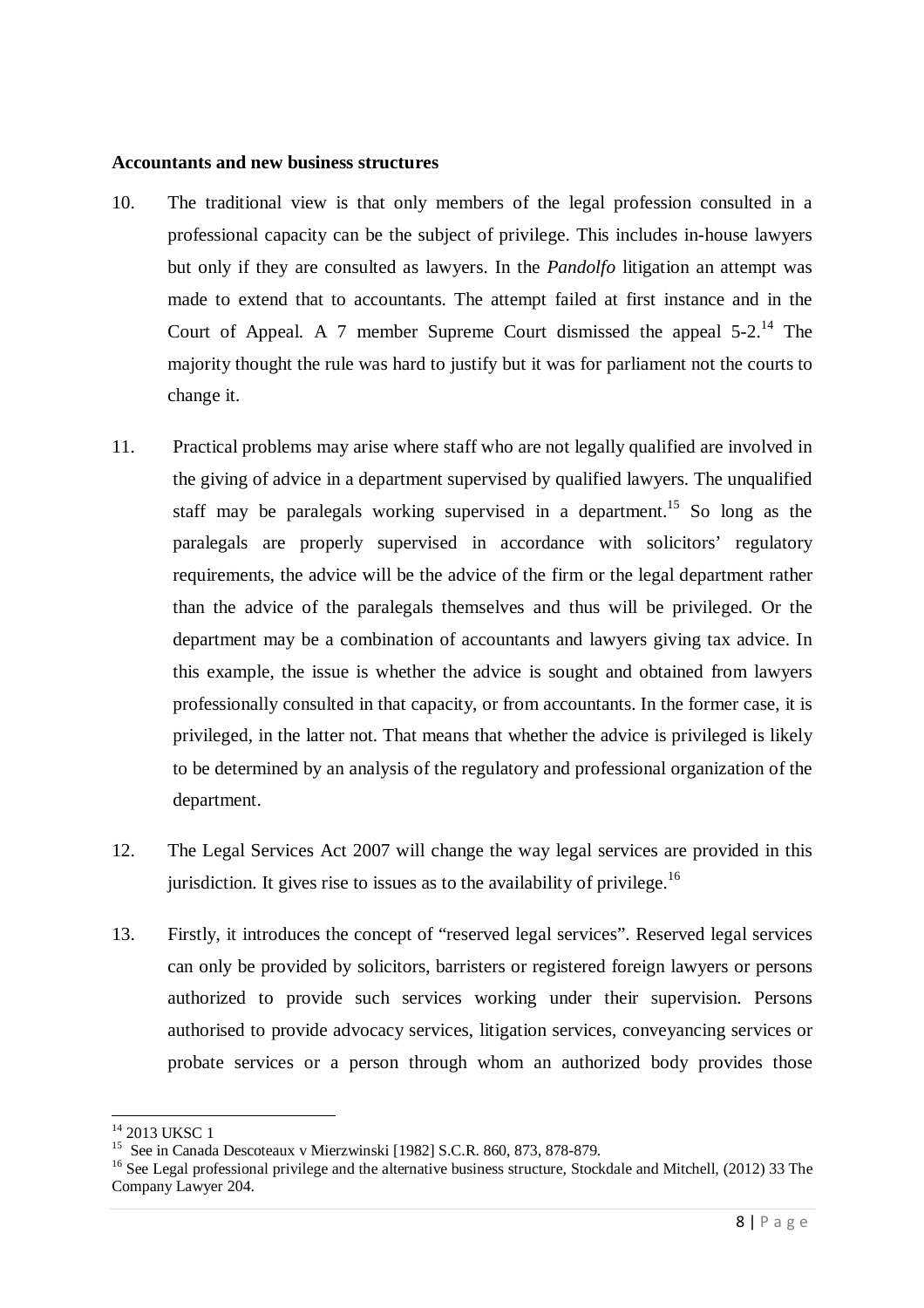services and acts at the direction and under the supervision of a barrister, solicitor or registered foreign lawyer will be able to claim privilege pursuant to Legal Services Act 2007 s190. Thus persons who provide non-reserved legal services will fall outside the protection of privilege when they do not have practising certificates.

- 14. Secondly, the Legal Services Act allows legal disciplinary practices, known as LDPs, with up to 25% non-lawyers as members as well as Alternative Business Structures, known as ABSs, which permit external ownership of legal practices (sometimes referred to as "Tesco law" because it has been suggested supermarkets would provide legal services) and multi-disciplinary practices involving lawyers and other professional such as accountants. This looks like a fertile ground for arguments about privilege, and it is presumably in the light of this that the Legal Services Board intervened in *Pandolfo.* Where a law firm is retained, there will be a presumption in favour of communications with the client being privileged. But where a variety of services are provided to the client, no such presumption is likely to arise.
- 15. It will be apparent from the above that in claiming privilege the structure of the department or firm is crucial, the way it is set out, the extent and nature of the supervision, the identity and qualifications of the persons doing the supervision, and the relevant regulatory framework. So it will be important for those setting up these new business structures to provide a clear and transparent structure which will enable a claim for privilege to be readily justified. Companies have for many years had similar issues with inhouse lawyers who fulfil both executive and legal roles. The alternate business structures problems should be capable of ready resolution so long as there are proper structures in place. After all, for other purposes such as in order to recover costs in litigation it will be necessary to identify which parts of the advice is legal advice.

# **Limited waiver**

16. As a matter of English law, a person who shows a privileged document to another does not necessarily debar himself from claiming the privilege. In *Gotha v Sothebys*<sup>17</sup> Staughton L.J. cited *"Documentary Evidence"* with approval:

 $17$  [1998] 1 W.L.R. 114.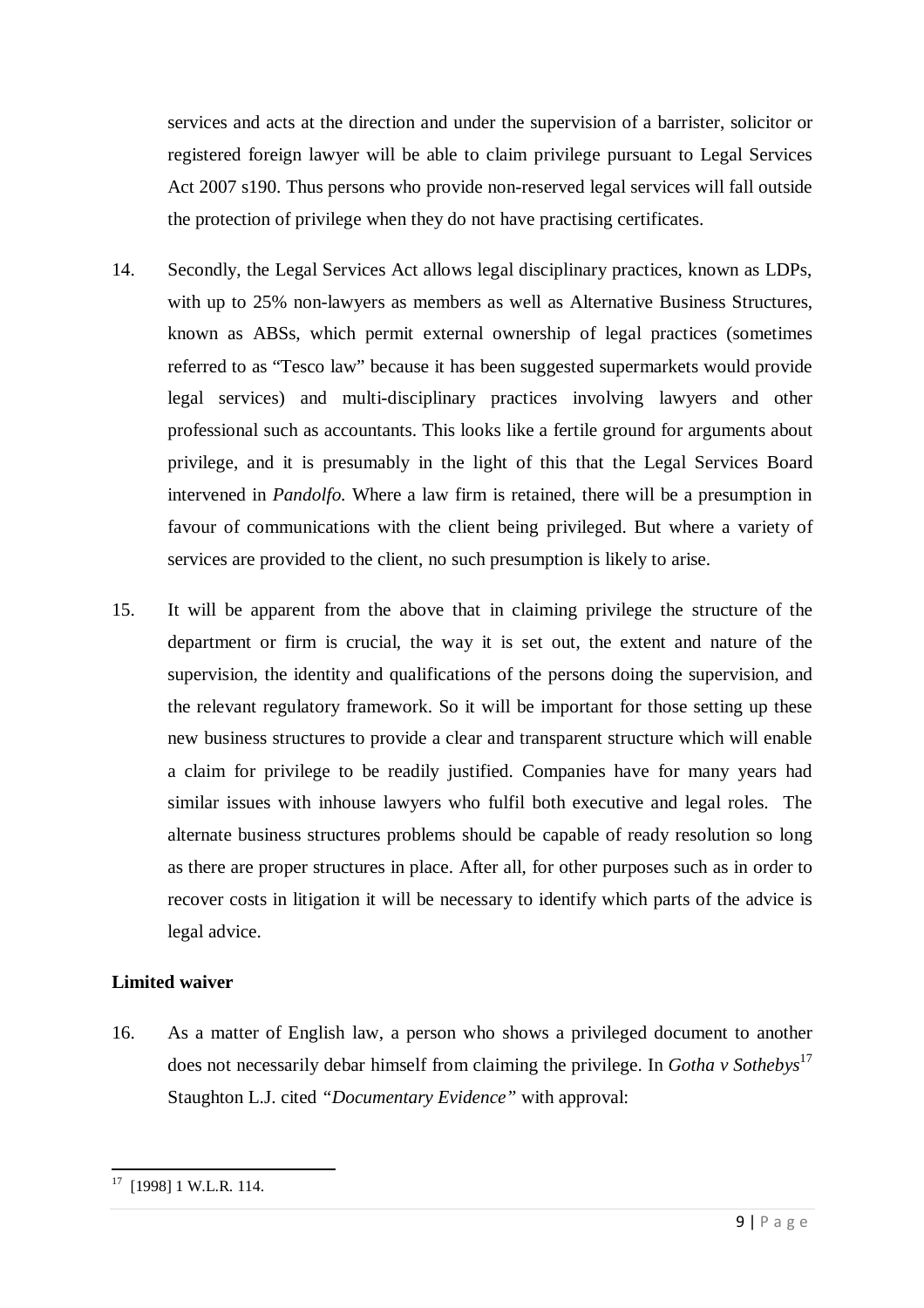"If A shows a privileged document to his six best friends, he will not be able to assert privilege if one of the friends sues him, because the document is not confidential as between him and the friend. But the fact six other people have seen it does not prevent him claiming privilege as against the rest of the world."

- 17. This passage was also cited by the judge in *USP Strategies v London General Holdings Ltd*.<sup>18</sup> Mann J. said<sup>19</sup> that it followed A would be able to restrain each of the friends from disclosing to the outside world what he was told on the basis that it remained confidential. The friends would not be able to give secondary evidence of the privileged material because it would be evidence of privileged communications, or their evidence would evidence such communications and thus could be restrained. $^{20}$ This principle has been described as "selective waiver".
- 18. If the document is disclosed on terms that the recipient should treat it as confidential, the analysis set out above is likely to apply, and there is unlikely to be a difficulty in a subsequent claim for privilege. However, where the document is disclosed to one or more third parties with no express or implied requirement that the third party should treat the document as confidential, it is hard to see why there should be any legal bar on the third party disclosing the document or making it available when served with a witness summons. If the third party is himself free to disclose the document to someone else without restriction, a stranger should be entitled to obtain the document from him on a witness summons. Mann J recognized this, and commented in *USP Strategies v London General Holdings Ltd*<sup>21</sup> that it followed (in the example of the six friends) A would be able to restrain each of the friends from disclosing to the outside world what they were told on the basis that it remained confidential. The analysis of Mann J in *USP* was that where the document is privileged in the hands of A, and he discloses it to B, so long as the document is disclosed on terms as to confidentiality, A would be able to restrain B from giving secondary evidence of its contents.
- 19. The limited waiver doctrine really started after the decision of the Privy Council in *B v Auckland District Law Society*. <sup>22</sup> There in the course of investigating a complaint against a law firm, certain privileged documents had been handed over to counsel

<sup>18</sup> 2004 EWHC 373 Ch.

<sup>19</sup> Para.19d.

<sup>&</sup>lt;sup>20</sup> See Three Rivers v Bank of England (No.5) [2003] Q.B. 1556.

 $21$  2004 EWHC 373 Ch para.19d.

 $22$  [2003] 2 A.C. 736.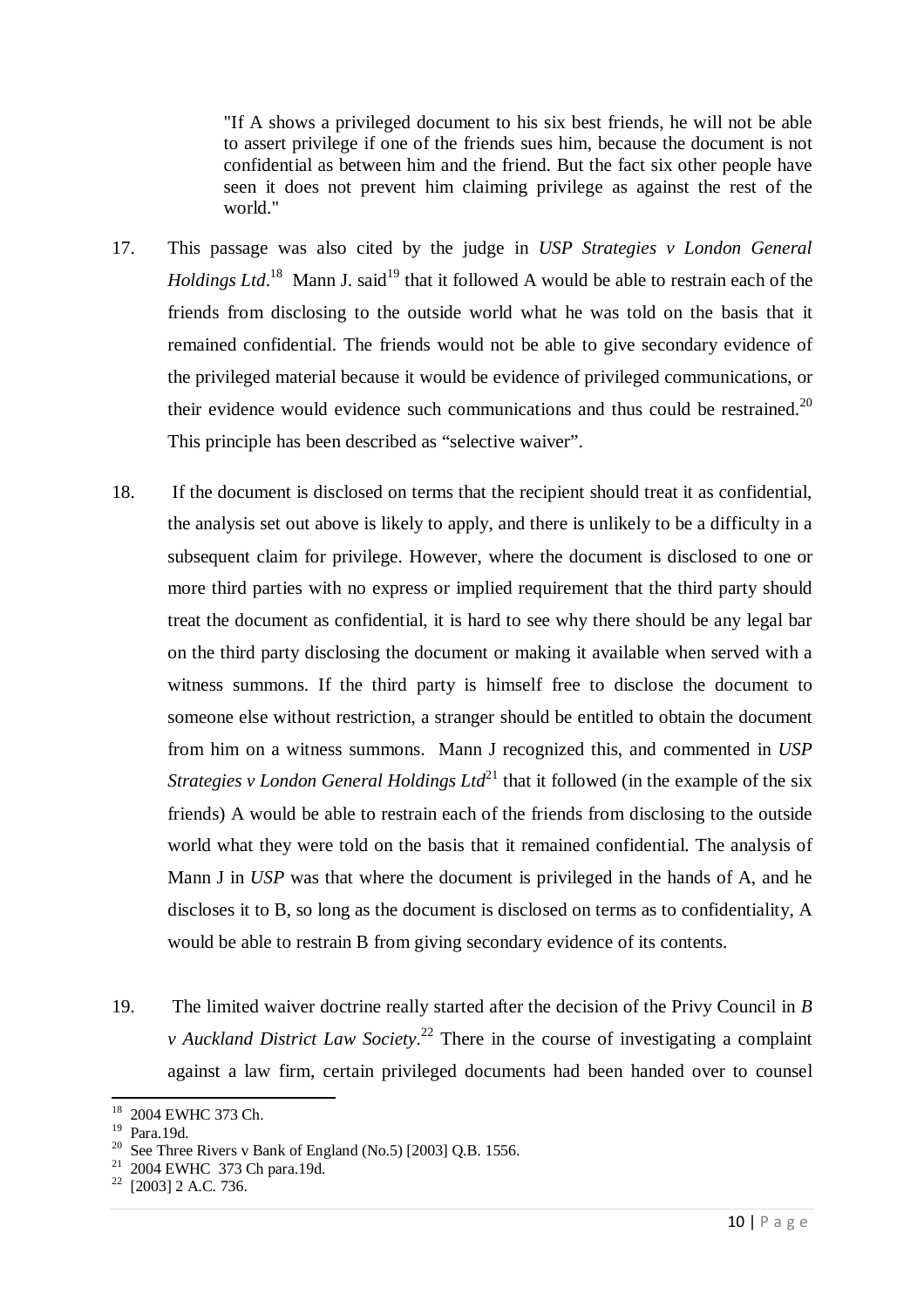appointed by the Law Society. The letter handing over the documents stated that the letters were made available to counsel for the limited purposes of the investigation and "on the express basis that in doing so privilege is not waived". The Law Society sought to use the documents in subsequent disciplinary proceedings brought against the law firm. It argued that once the documents had passed into its hands "the question is no longer one of privilege but admissibility".<sup>23</sup> Or, to put it colloquially "privilege entitles one to refuse to let the cat out of the bag; once it is out of the bag, however, privilege cannot help to put it back".<sup>24</sup> What was being argued, therefore, was that once A's privileged documents came into the hands of B, the lack of confidentiality in those documents as between those persons precluded a claim for privilege as between those persons notwithstanding that a claim for privilege might be asserted against the rest of the world. The Privy Council rejected this. Lord Millett said that it did not follow that privilege was waived generally because a privileged document has been disclosed for a limited purpose only:

20. In *B v Auckland* the waiver was expressly on a limited basis. But what is the position if there is no discussion as to the basis of the waiver? The recent decision of the Court of Appeal in *Berezovsky v Hine<sup>25</sup>* provides what may prove to be a significant widening of the principle. Mr Berezovsky's lawyers had sent privileged draft witness statements in relation to Berezovsky's action against Mr Abramovich to solicitors acting for his friend Mr Patarkatsishvili in an asylum application because it was thought they might be useful in the asylum application. The latter died and his estate wanted to use the statements in subsequent litigation against Berezovsky. The judge held that as the statements had been disclosed without any express limitation on their use, it was not open to Berezovsky to prevent their use by the estate against him. The Court of Appeal disagreed. Lord Neuberger MR said that the statements were obviously intended to remain confidential and were disclosed for a limited and defined purpose. The intention was that they should be used for that purpose and not to be used for any other purpose unless it was a purpose to which Mr Berezovsky assented or (perhaps) one which could not damage him in any way but would in any event not involve the contents going beyond the individuals, their successors, or their advisers:

l

<sup>&</sup>lt;sup>23</sup> Hoffmann J. in Black & Decker v Flymo [1991] 1 W.L.R. 753, 755.

 $24$  At [68].

<sup>25</sup> *2011 EWCA Civ 1089; see also Balu v Dudley Primary Care Trust 2010 EWHC 1208 (Admin)*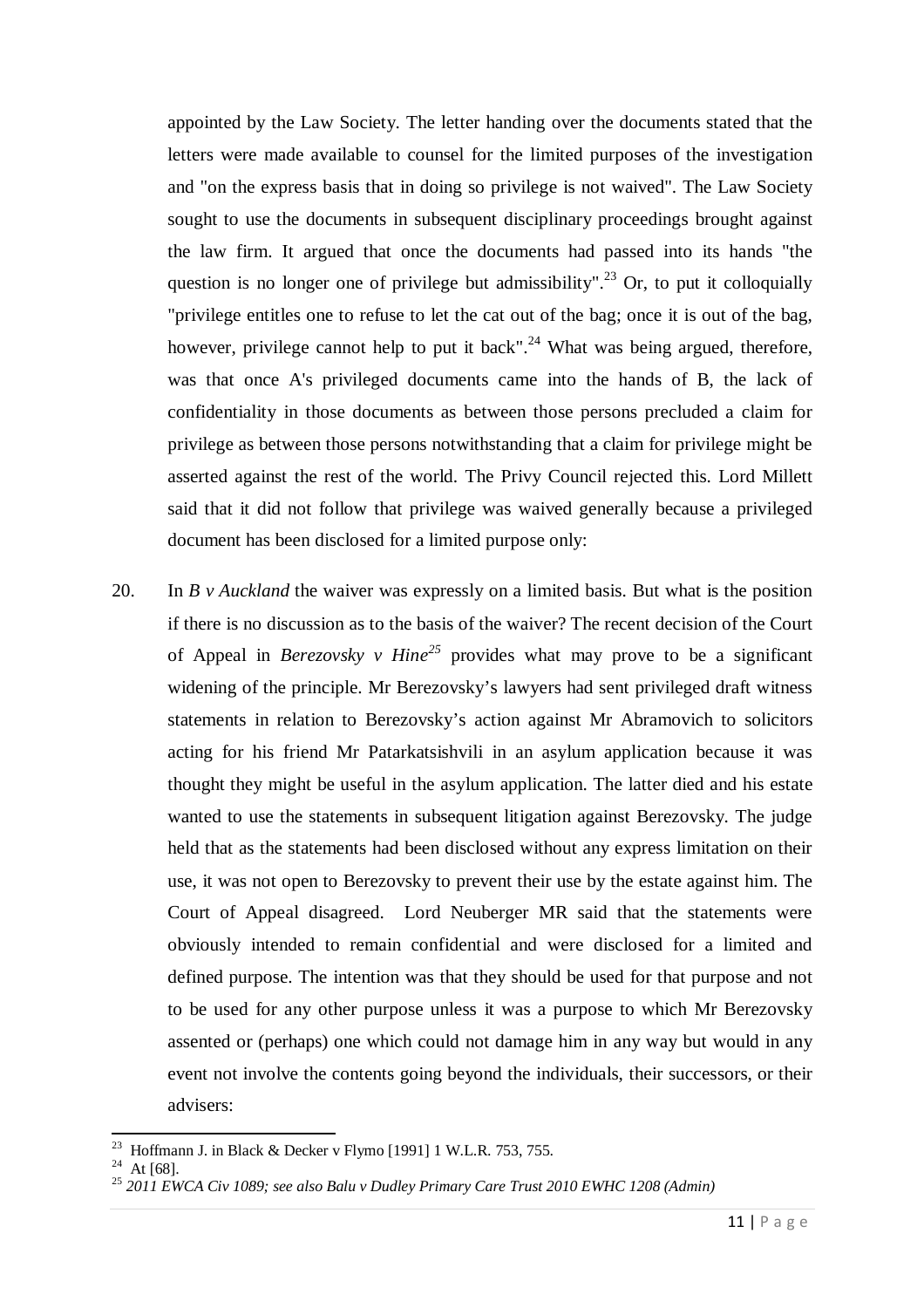"where privilege is waived, the question whether the waiver was limited, and, if so, the parameters of the limitation, must be determined by reference to all the circumstances of the alleged waiver, and, in particular, what was expressly or impliedly communicated between the person sending, and the person receiving, the documents in question, and what they must or ought reasonably to have understood"<sup>26</sup>

- 21. If A discloses privileged documents to B without any express or implied obligation of confidentiality, it must follow that B would be free to disclose those documents to a third party. It must equally follow that B would be obliged to disclose the documents when served with a witness summons by another party. There will be cases where there is no express conduct or words which the court can rely on to determine whether providing privileged documents to a third party was to be subject to implied restrictions of confidentiality and implied restrictions as to their further use.
- 22. The *Berezowsky* case is important is opening a door that had previously been little more than ajar. What the courts are now doing is treating a waiver of privilege made to a limited class and for a limited purpose as though the disclosure were almost on a "without prejudice" basis. It is normally the position that once there is no confidentiality between the parties, there can be no claim for privilege between those parties. In these cases there is no confidence between the parties, but a claim for privilege can still be made between them.
- 23. A problem not yet worked out is what happens if the recipient of a limited waiver disclosure himself discloses the documents elsewhere. Some forms of disclosure may be implicit in the limited waiver. What would be the position if Mr Patarkatsishvili had used the documents he received from Mr Berezovsky for the purposes of his asylum application and in consequence the documents had come into the hands of third parties, and perhaps into the public domain? As the advancing of the asylum application was the purpose of the limited waiver, it must follow that Mr Berezovsky would be treated as having taken the risk that in consequence of his limited waiver the documents came into the public domain so that he could no longer claim privilege in them for any purposes. And there might be further consequences if in the course of that application Mr Patarkatsishvili disclosed the documents to a regulator.

<sup>&</sup>lt;sup>26</sup> [35] Followed in Hong Kong by Citic Pacific Ltd v Secretary for Justice 2012 HKCA 153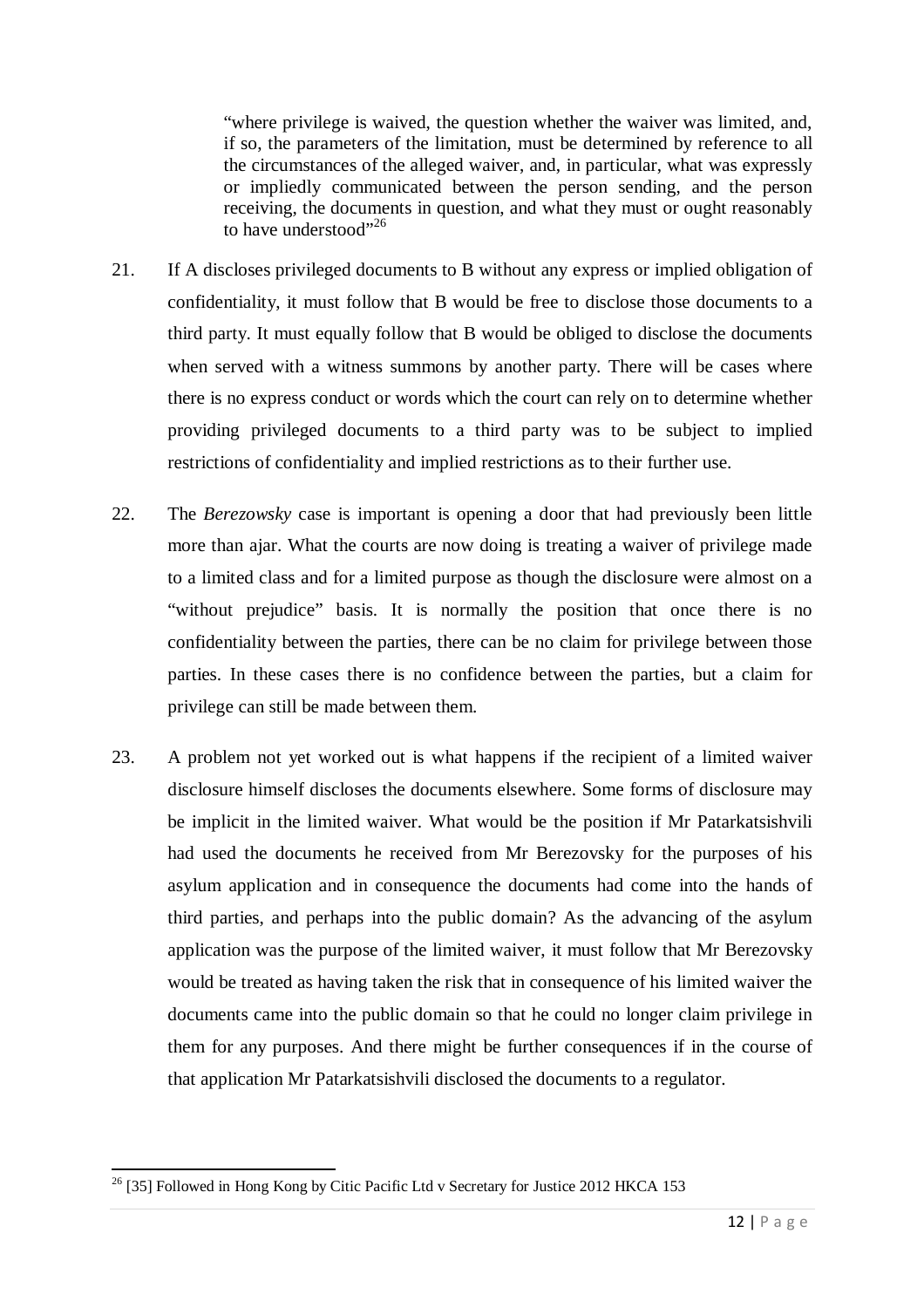- 24. If these are the consequences of proper use of the documents pursuant to a limited waiver, what would be the position if the use was not proper? What if the documents had been used for a purpose not within the waiver? What if they were sent to the press? No doubt Mr Berezovsky could have obtained an injunction to prevent use if he applied in time, but if the consequence was that the documents entered the public domain, it is assumed that the privilege would be lost. But there might even here be an argument to the contrary. In these limited waiver cases, privilege may be claimed notwithstanding a lack of confidentiality between the parties. To that extent there is an analogy with "without prejudice" correspondence where both parties know what the documents say, but there is a prohibition on use in court. Might the court take a similar view in such a case? It would be a significant extension of the principle to refuse to permit use even when the documents were in the public domain.
- 25. A particular problem arises when the person entitled to the privilege voluntarily shows the document to a regulator. In Australia in *Mann v Carnell*<sup>27</sup> the defendant sent privileged documents, which made reference to the claimant, in confidence to a legislative colleague. The claimant sued the defendant for libel. The majority of the High Court of Australia applied what was then an early version of the limited waiver doctrine and held that disclosure to a third party for a limited and specific purpose did not lead to a loss of the privilege as against a person opposed in litigation. In Hong Kong, in *Citic Pacific v Secretary for Justice <sup>28</sup>* the Court of Appeal recently applied *Berezovsky* to a case where legal advice was provided to a regulator in circumstances where Citic's general counsel merely said that that the company was willing to cooperate fully with the regulator in its investigation and would produce the documents (containing legal advice) for that purpose but no broader statement was made. The case raises the question as to whether, for example, the regulator could have passed the documents over to another law enforcement agency.
- 26. If there are no express restrictions on the use which the regulator can make of the document, will the courts treat the document as subject to a limited waiver? Whilst the courts have not really canvassed the public policy issues of limited waiver in the context of regulators, it seems likely that the court will in future deal with such cases under the limited waiver principle. That should produce a satisfactory and fair result.

 $27$  [1999] H.C.A. 66.

<sup>&</sup>lt;sup>28</sup> 2012 HKCA 153